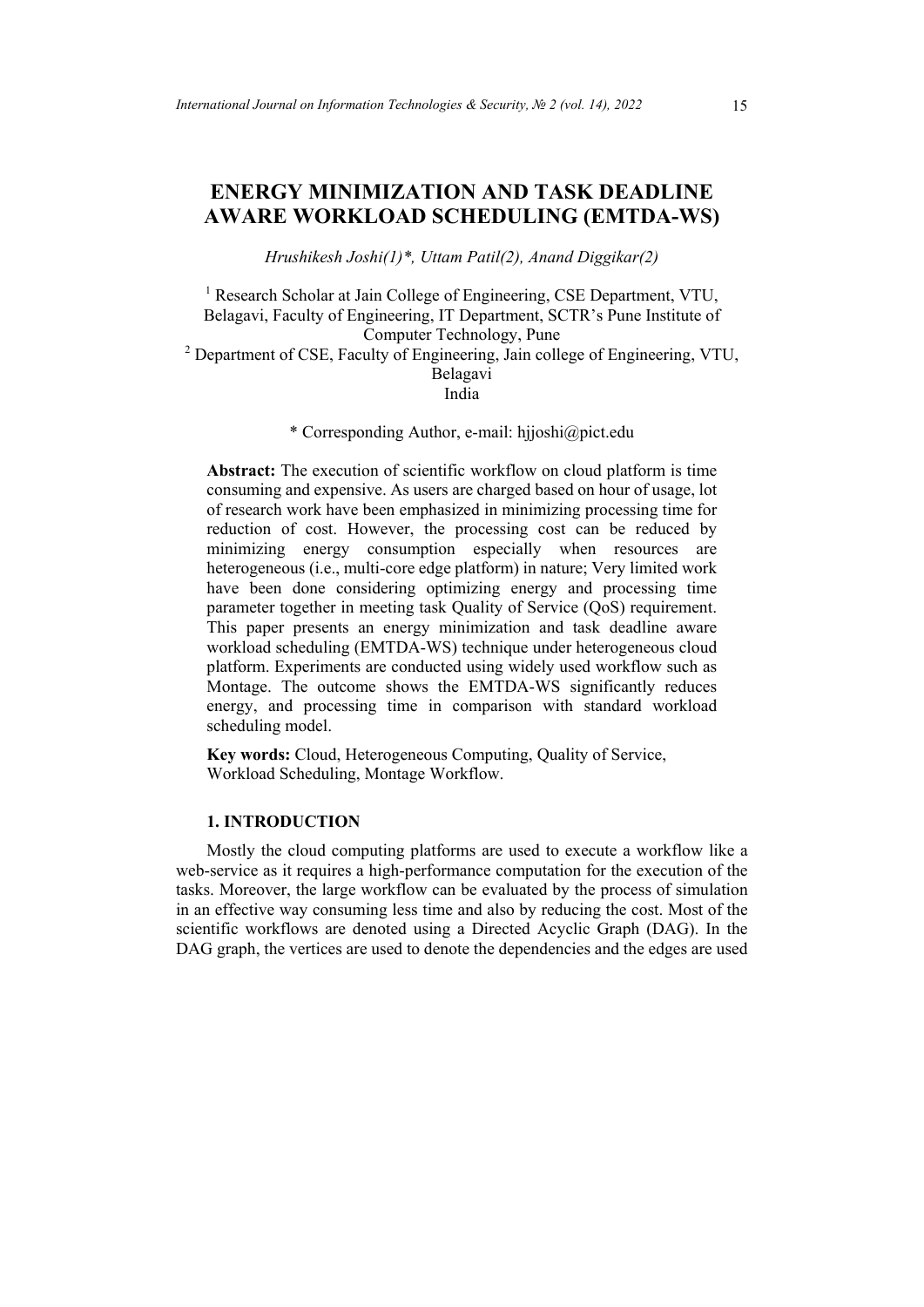to denote the set of tasks. Hence, the upcoming tasks will not be allocated the resources until and unless the existing tasks are completed. Therefore, the dependency of the tasks makes the scheduling in the cloud platform a challenging task. Moreover, to design an efficient workload scheduling we have to look at the challenges faced by the existing models like the time and cost required for the execution of the given task and their huge scientific workloads. Hence, due to this the cloud platform is not able to meet the deadline of the execution of the task. Many researchers are mainly focusing to find an optimal solution by utilizing some heuristic algorithms. Though, the heuristic algorithms used, consider only the execution of the task and do not consider the deadline required for the execution of the task. Due to this, the heuristic algorithms fail to attain an optimal solution and this affects the total QoS and increases the Service Level Agreement violation. Hence, the scheduling of any workflow is said to be a NP-Hard problem. To reduce the energy overhead and the deadline for the execution of the task it is a very challenging task. Most of the existing models have failed to utilize the Virtual Machine (VM) Selection Policy in the workflow scheduling during the designing process, hence due to this there exists the energy-makespan problem. The significance of the research has been described below as follows

- To design an energy efficient workload scheduling metric under multi-core edge-cloud platforms.
- To design a trade-off model to reduce the energy consumption and to meet all the task deadline prerequisite

# **2. LITERATURE SURVEY**

In this section, we have surveyed various work in order to design a trade-off model which can reduce the energy consumption and also to meet the task deadlines. In [1], they have presented how the total consumption of energy affects in increasing of the cost-of-service provisioning. They have designed a scheduling framework which reduces the consumption of energy and also meets the timeliness and reliability for the proper execution of the workflow. In this model they have used the method of the Non-Linear-Mixed-Integer Programming to obtain an optimal solution. In [2], they have presented a model using trade-off to take care the problem of the unpredictable resource allocation in the cloud computing using an algorithm. In this model, they have used the multi-objective-parameter optimization technique in order to reduce the makespan and cost both at the same time. In [3], they have presented a model, Faster Nested Particle Swarm Optimization (FNPSO), which reduces the execution time of the workflow. The results show that the model shows better performance when compared with the existing NPSO model. In [4], they have utilized both the methods, Heterogeneous-Earliest-Finish-Time (HEFT) and Q-Learning (QL) to develop a workflow scheduling method called QL-HEFT. The model main intention was to reduce the computation and execution time. In this method the Q-Learning initially takes the jobs of the tasks and then searches a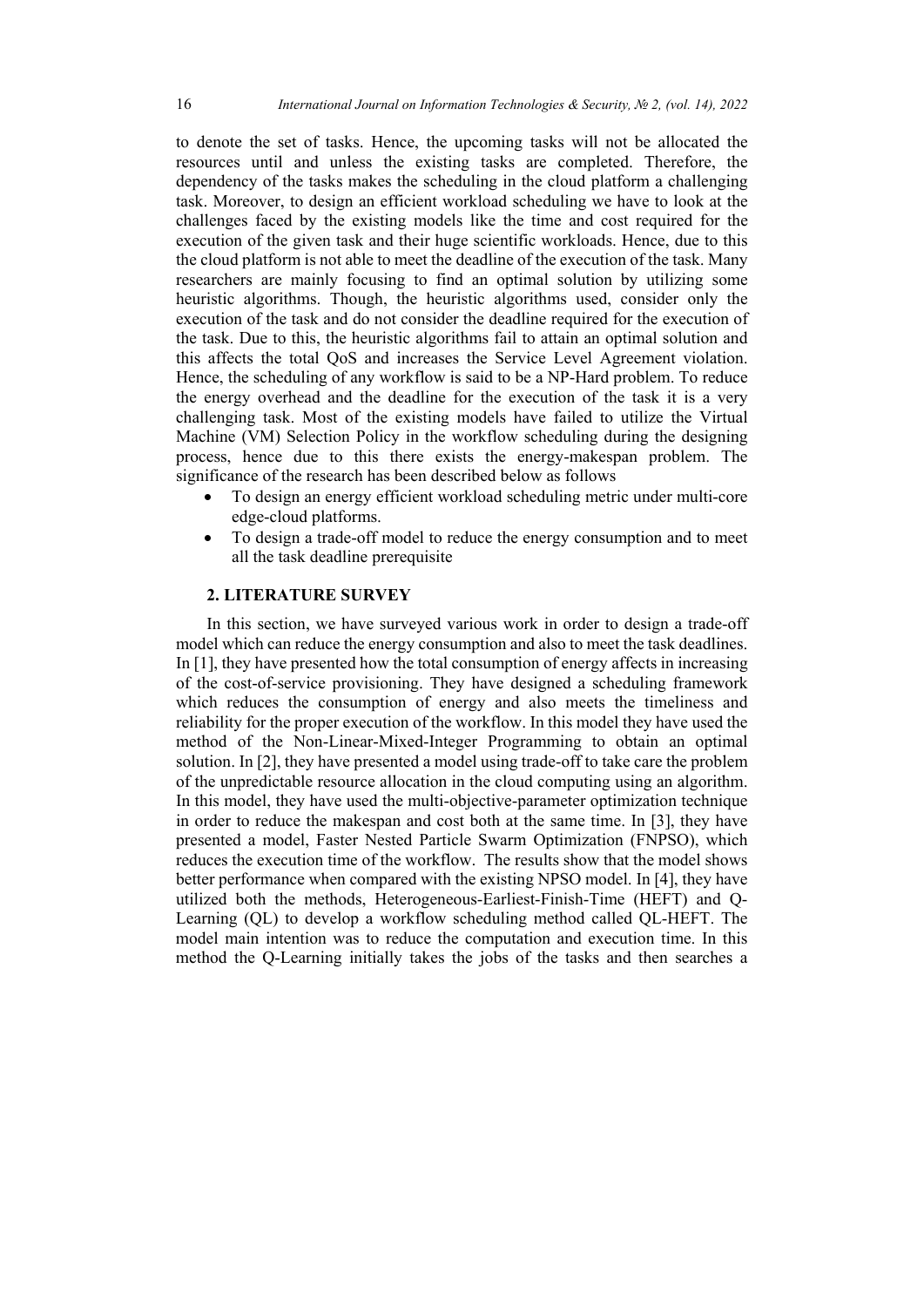suitable machine in order to execute the task in a given deadline. In [5], they have presented a model to schedule the workflow by considering the contention awareness. In order to reduce the makespan, a heuristic model having an endpoint contention awareness has been developed. They have also redesigned the rescheduling design to improve and increase the efficiency of the workflow scheduling. In [6], they have presented a model, DCOH, to schedule the workflow by using the evolutionary computing method to reduce the computation time and meet the deadlines of each task. Furthermore, they have improved the DCOH by utilizing the multi-objective-parameter by reducing the cost and makespan in a cloud network. In [7], they have developed a model for scheduling workflow to meet the deadline of the task and reduce the cost. In this model, they have used the priority selection method to establish the job of the task and to allocate all the required necessary computational resources to that task in a given deadline. To improve the reliability, they have discarded some of the decisions using the discarding method. In [8], they have presented that for an efficient workflow it is necessary that both the SLA and the deadline requirement should be met. In this model they have used the multi-cloud network in order to reduce the cost and meet all the necessary performance requirement in the stream workflow applications. In [9], they have presented a fault-tolerant-scheduling method for the execution of the workflow in the multi-cloud network. Furthermore, this model guarantees that it meets all the required reliability aspects and also reduces the cost of the execution of the workflow. In [10], they have proposed an algorithm, energy efficient workflow scheduling (EEWS) using the existing Hybrid-Chemical-Reaction-Optimization (HCRO) method. This method has been proposed to reduce the energy consumption and also to minimize the makespan. In this model, the energy consumption is evaluated using the DVS-enabled environment. In [11], they have presented a hybrid algorithm by using the Artificial Bee Colony method and Genetic Algorithm for scheduling the multi-objective workflow in IaaS cloud. This method has been proposed to reduce the cost and makespan for the scheduling of the workflow in the IaaS cloud platform. In [12], they have proposed an algorithm on the basis of task threshold and task classification to allocate efficient resources for an efficient scheduling of the workflow. However, energy optimization under multi-core processing environment is not considered. As a result, failed to bring good balance between energy-makespan minimization meeting applications QoS prerequisite. In addressing the research problem in next section energy minimization and task deadline aware workload scheduling is designed considering multi-core edge-cloud computing environment.

# **3. ENERGY MINIMIZATION AND TASK DEADLINE AWARE WORKLOAD SCHEDULING (EMTDA-WS) MODEL**

In this section, the CPU is considered as a normal multicore processor and the GPU has been considered as advanced multicore processor. This section gives a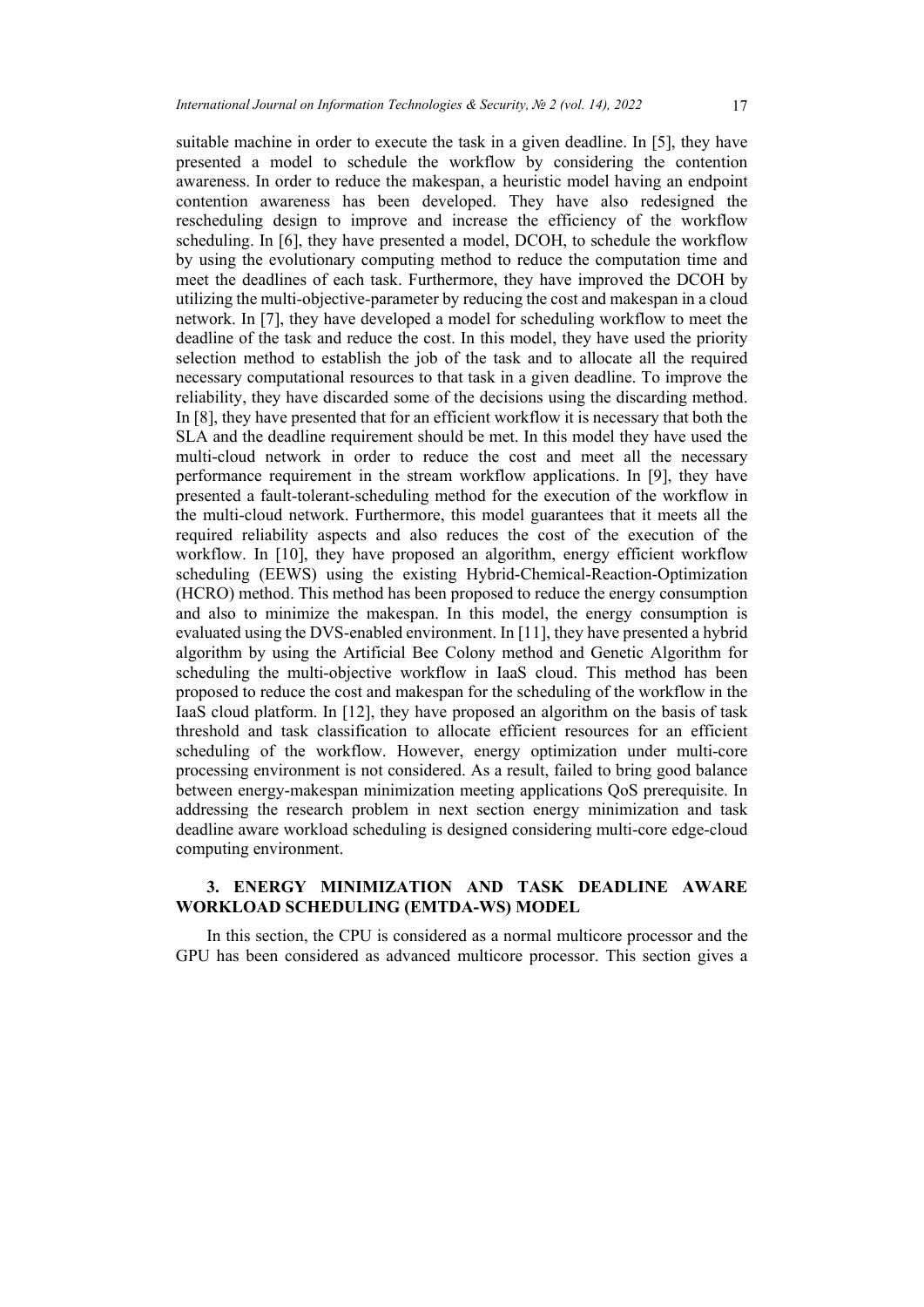detail about the working of the normal multicore processor and advanced multicore processor, load optimization and reduction of the energy consumption. The proposed model, EMTDA model works on the idea of adaptive computing through the advanced multicore processor which utilizes a large number of virtual machines at a time having more central resource controller which is used to control them and a faster computation rate. When a job of a given task is allocated, the central resource allocator allocates the resources to the normal multicore processor and advanced multicore processor simultaneously and started the execution. To communicate inside the model, a message passing method is used. Our proposed model, EMTDA model mainly reduces the energy consumption and increases the performance during the task allocation. Our model utilizes the normal multicore processor and advanced multicore processor for the heterogeneous cloud computing.

#### **3.1. Load Optimization**

This section provides the model to reduce the task load during the allocation of the resources for the tasks. Hence, we split our EMTDA model in different execution stages. Each stage has a specified task load for the execution of the task. Moreover, each task loading operation is split into various sub-tasks. The execution stage can be of the similar set-type or can be of different set-type. For example, consider a job in which a given number of tasks have to be executed which is denoted using *. In* this example, the tasks which have to be executed are disseminated into two different task set. Consider one task set as  $A$  and another task-set as  $B$ . The task-set  $A$  denotes the collection of sub-tasks  $\beta$  which has to be allocated to the advance multicore processor and the task-set  $B$  denotes the collection of the sub-tasks which has to be allocated to the normal multicore processor. The allocation of the computation of the tasks can be represented using the following equation,

$$
J = J_A + J_B
$$
  
\n
$$
J_A = \beta \cdot J
$$
\n(1)  
\n(2)

$$
J_B = (1 - \beta) \cdot J \tag{3}
$$

The collection of the sub-tasks which has been allocated to the advanced multicore processor can be represented using the  $\beta$  and ranges from the range  $0 \le$  $\beta \leq 1$ . The  $I_A$  and  $I_B$  represents the overall sub-tasks which have been allocated to the normal multicore processor and the advanced multicore processor. The computational rate can be represented as  $K$  for a given task-load  *which helps us to* abridge the overall computational facilities which has been by the normal multicore processor and advanced multicore processor. The  $K$ , computational rate is defined as the amount of time taken to complete the sub-tasks of the task-load *J* by the normal multicore processor and advanced multicore processor in one second. Consider an instance in which the various task-loads utilize different set-types to express their sub-tasks to represent their own computational units. Due to this instance, the  $K$ computational rate can have different values for different task-loads and can also remain constant for the sub-tasks having similar set-type of the task load only if there are enough processors to execute all the tasks.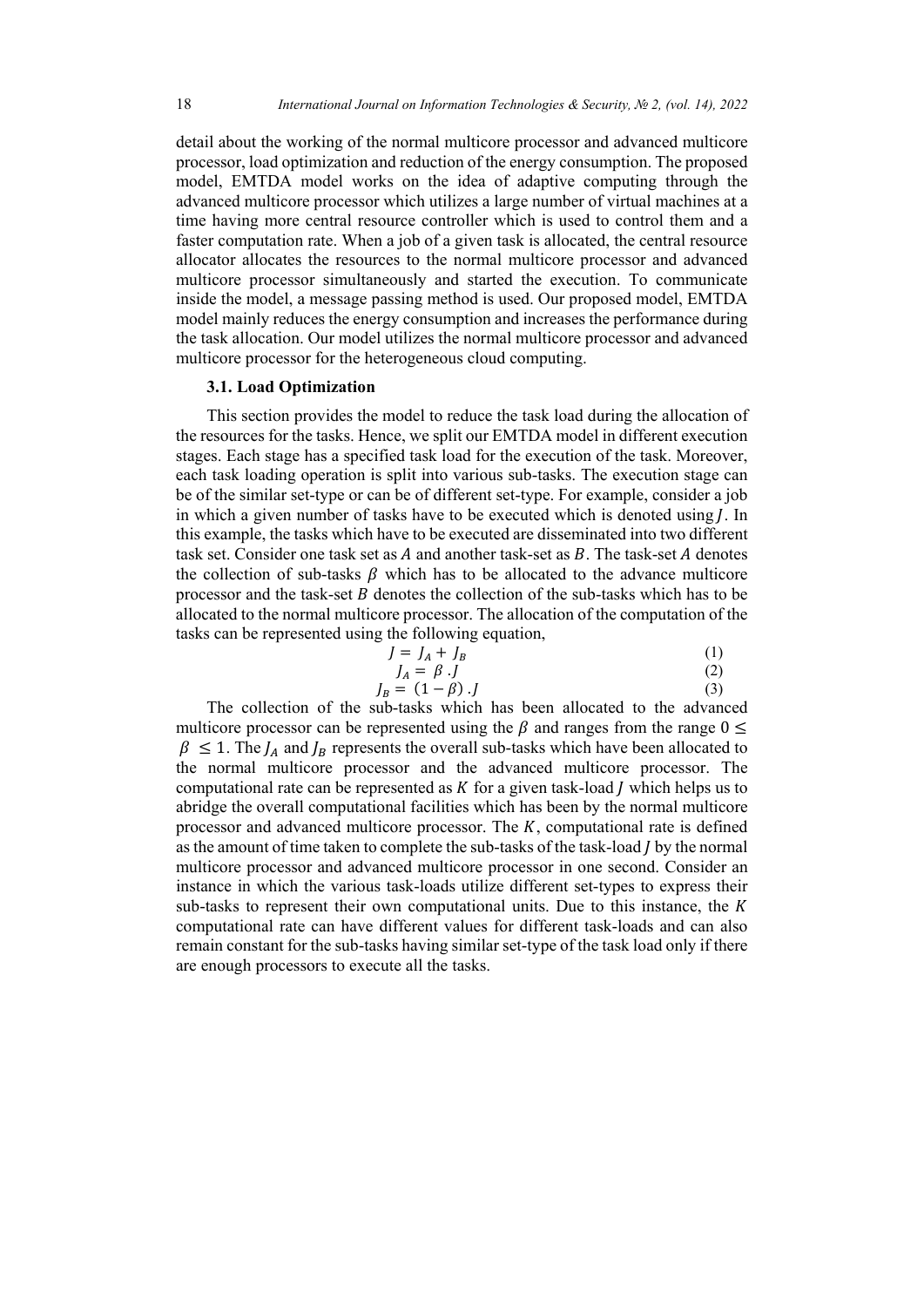Consider the computational rates as  $K$ ,  $K_A$  and  $K_B$  for a heterogenous system, a normal multicore processor as host and an advanced multicore processor. For this configuration, the time required to execute all the sub-tasks of the given tasks in the normal multicore processor and advanced multicore processor is represented using  $M$ ,  $M_B$  and  $M_A$ . This can be represented using the following equations,

$$
M_B = \frac{J_B}{K_B}
$$
(4)

$$
M_A = \frac{J_A}{K_A} \tag{5}
$$

$$
M = \uparrow \{M_B, M_A + M_D\} \tag{6}
$$

The Equation 6 denotes that whenever the set of the sub-tasks has been uploaded to the advanced multicore processor, it holds an amount of delay which is represented using  $D$ . The amount of delay  $D$  is the amount of time essential to send the information to the processor and to activate the processor. Whenever  $M<sub>4</sub> \gg$  $M<sub>D</sub>$ , there is no delay in time and the performance of the processor remains the same. To calculate the overall time required for execution, we consider all the sub-tasks which have been divided form the task-load, the overall time of the normal multicore processor, advanced multicore processor and the delay caused during the offloading. This can be described using the equation which is given as follows,

$$
K = \frac{J}{M} = \frac{1}{\gamma \left( \frac{(1-\beta)}{K_B}, \frac{\beta}{K_A} + \frac{M_D}{J} \right)}
$$
(7)

If  $M_A \gg M_D$ , then the amount of delay  $M_D$  can be neglected and the above equation can be represented as follows

$$
K = \frac{J}{M} = \frac{1}{\uparrow \left(\frac{(1-\beta)}{K_B}, \frac{\beta}{K_A}\right)}\tag{8}
$$

#### **3.2 Energy Consumption**

This section provides an efficient model for the energy consumption of the normal multicore processors and the advanced multicore processors has been given. The energy of the whole model has been divided into three parts which is represented using the following equation,

$$
E = \sum_{x \in (A,B,S)} E_x \tag{9}
$$

In Equation 9, the normal multicore processor is represented using  $A$  and the advanced multicore processor is represented using  $B$ . The memory consumed by both the processors is represented using  $S$ . The overall energy consumption can be divided between the static energy  $E_s$  and dynamic energy  $E_{\rm m}$ . The static energy  $E_s$ is generated because there is no task for the execution of the task-load  *and dynamic* energy  $E_{\mathbb{D}}$  is generated because of the execution of the task. The reason of the generation of the static energy  $E_s$  is because there is no task for execution so the speed of the processor remains constant until a task is offloaded for execution. The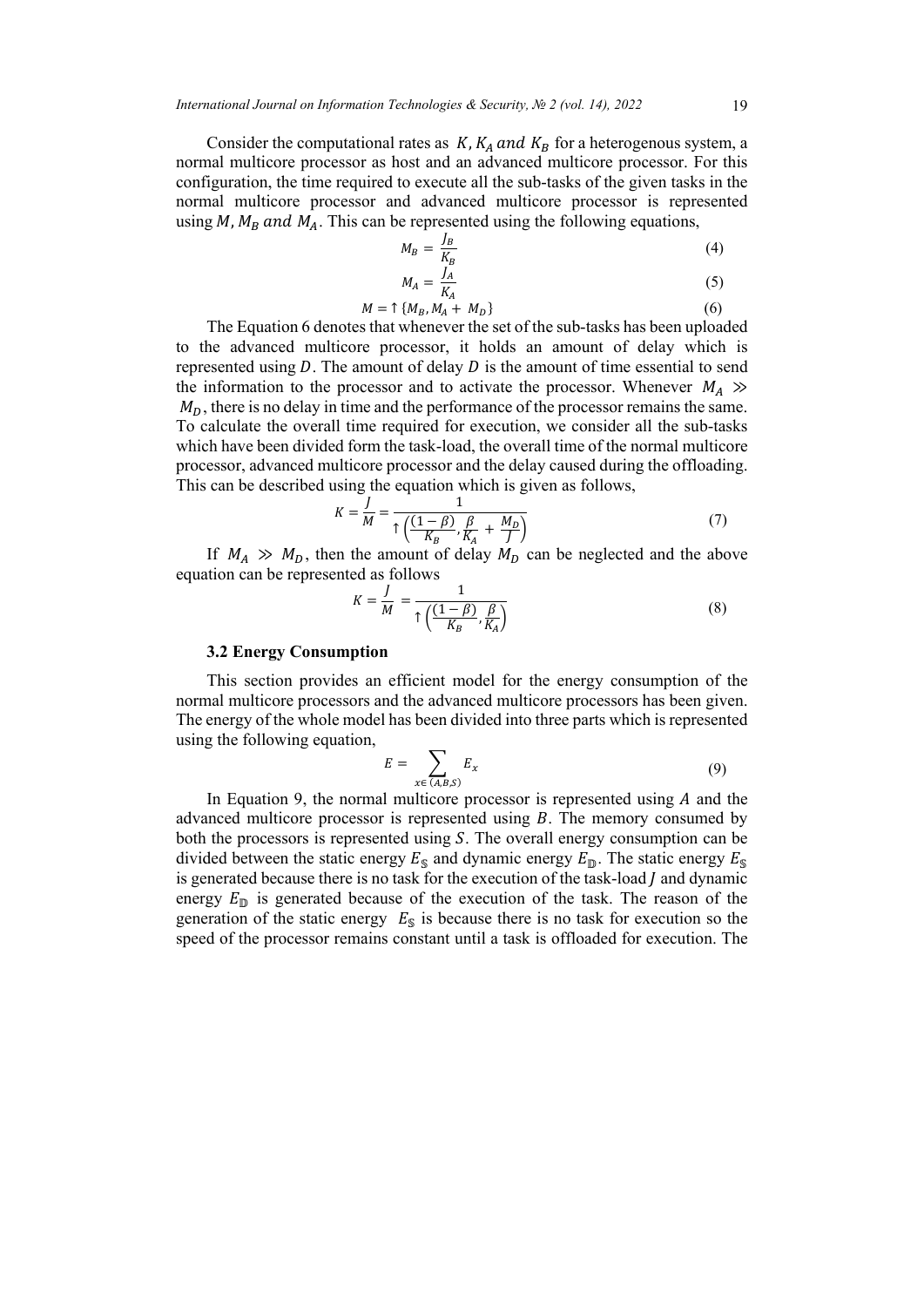static energy can be combined to a single static energy consumption model using the following equation,

$$
E_{\mathbb{S}} = \sum_{x \in (A,B,S)} E_{\mathbb{S}_x} \tag{10}
$$

During the execution of the task, there are many reasons why there is more consumption of energy. The reasons are described below as follows,

1. For the overall execution time M, the model may utilize the static energy  $E_{\rm s}$ .

2. For the normal multicore processor  $M_B$ , the model may utilize the dynamic energy  $E_{\mathbb{D}_R}$ .

3. For the advanced multicore processor  $M_A$ , the model may utilize the dynamic energy  $E_{\mathbb{D}_A}$ .

4. The energy  $E_D$  essential to host advanced multicore processor by the host normal multicore processor with the energy  $E_{\text{S}_R}$ , i.e., whenever an advanced multicore processor consumes more time when compared with the normal multicore processor like  $M_A > M_B$ .

From all the above reasons, the overall energy consumption for the abovementioned reasons can be given represented using the following equation,

 $P = M.E_{\mathcal{S}} + M_B.E_{\mathcal{D}_B} + M_A.E_{\mathcal{D}_A} + (M_A - M_B).E_D$  (11)

The above equation is considered as the overall system energy consumption because all the values of the components like the normal multicore processor and the advanced multicore processor can be evaluated directly. The overall energy efficacy  $\gamma$  can be described as the ratio of the task loads *I* to the overall energy *P* in task per joule. The ratio of the average energy consumption and average computation rate can be defined in G-Flops per watts or tasks per watt. The total efficacy  $\gamma$  can be represented using the given below equation utilizing the Equation 4 and Equation 11,

$$
\gamma = \frac{J}{P} = E_{\rm S} \cdot \hat{\tau} \left( \frac{(1-\beta)}{K_B}, \frac{\beta}{K_A} \right) + \left\{ \frac{(1-\beta) \cdot E_{\mathbb{D}_B}}{K_B} \right\} + \frac{\beta \cdot E_{\mathbb{D}_A}}{K_A} + E_D.
$$
\n
$$
\hat{\tau} \left( \frac{\beta}{K_A} - \left\{ \frac{(1-\beta)}{K_B} \right\}, 0 \right)
$$
\n(12)

The Equation 12 denotes the total energy efficacy of  $\gamma$ . The offloading time of delay  $M<sub>D</sub>$  is rejected because of the  $M<sub>A</sub>$ . Equation 11 is defined to explain the overall energy efficacy of  $\gamma$ , i.e., it can be defined using different constraints and factors like static energy of the system, processing distribution  $\beta$ , performance of the system and the energy distribution among the normal multicore processors and advanced multicore processors.

The efficiency of energy in the normal multicore processor and advanced multicore processor can be defined as  $\gamma_B$  and  $\gamma_A$ . The efficiency of normal multicore processor and advanced multicore processor can be defined as follows using the following equation

$$
CPUs = \frac{K_B}{E_{\mathbb{D}_B}}\tag{13}
$$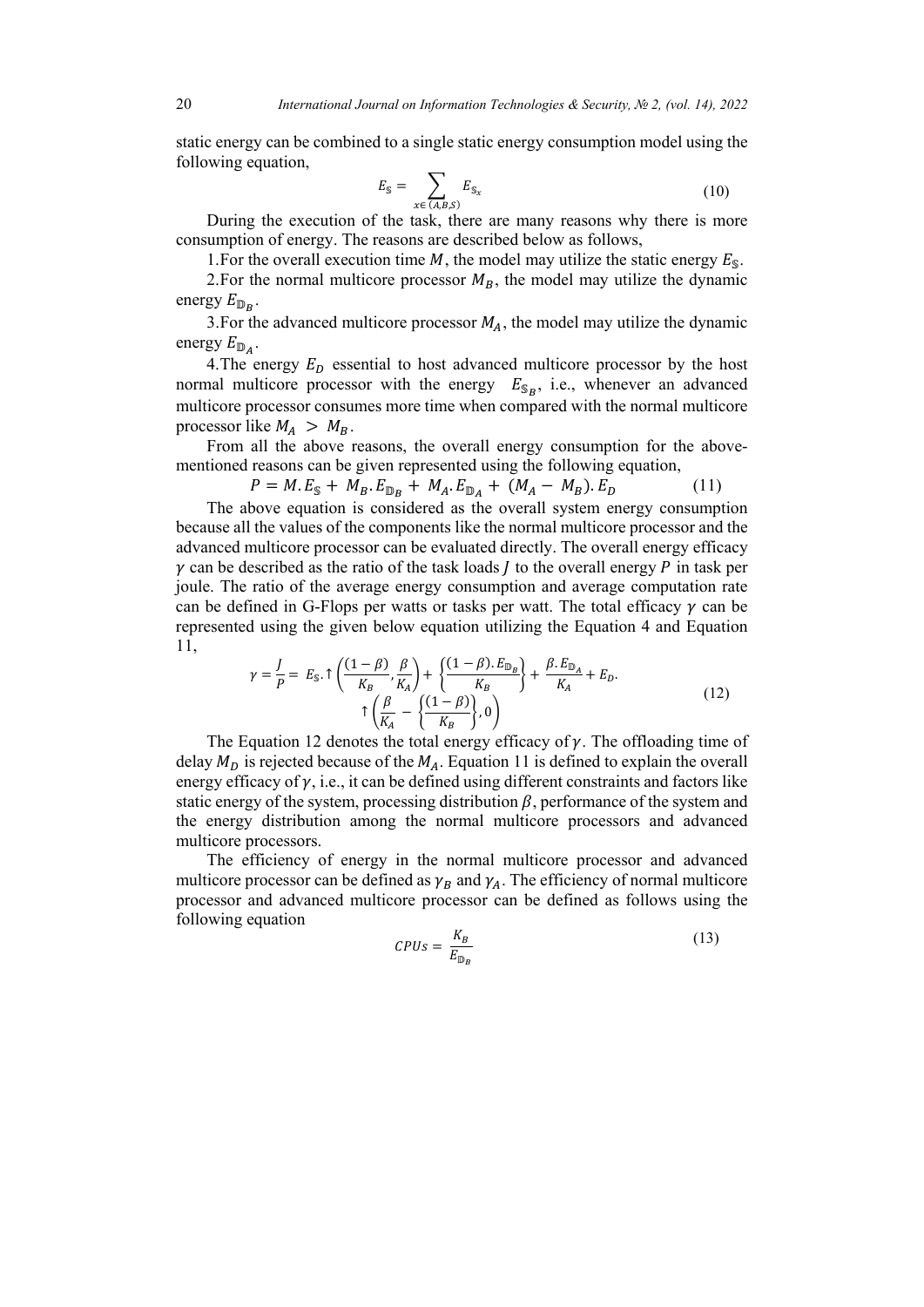*International Journal on Information Technologies & Security, № 2 (vol. 14), 2022* 21

$$
GPUs = \frac{K_A}{E_{\mathbb{D}_A}}.\tag{14}
$$

Our proposed EMDTA model utilizes the normal multicore processor and advanced multicore processor. For the normal multicore processor, the system parameters  $K_B$ ,  $E_{\mathcal{S}_B}$  and  $E_{\mathcal{D}_B}$  are the utility of frequency of the normal multicore processor. Similar to the normal multicore processor, for the advanced multicore processor the system parameters  $K_A$ ,  $E_{\mathcal{S}_A}$  and  $E_{\mathcal{D}_A}$  are the utility of frequency of the advanced multicore processor. In this model, EMDTA, the processing rate and the energy consumption are the utility of  $\beta$ ,  $\mathbb{F}_B$  and  $\mathbb{F}_A$ . Hence, the utility functions like  $K_A, K_B, E_{\mathbb{D}_B}$  and  $E_{\mathbb{D}_A}$  differ when the frequency of the system varies.

### **3.2.1. Identifying Finest Performance Evaluation**

Consider both the processors, normal multicore processor and advanced multicore processors execute the given task at their required speed. Our proposed EMTDA model provides more optimal processing distribution for the different constraints like performance, energy and energy efficiency. Both the energy efficiency and the performance of the model rely on the distribution factor  $\beta$ . In the advanced multicore processor, the best performance can be obtained when the normal multicore processor and the advanced multicore processor overlap each other i.e.,  $M_B = M_A$  or  $\frac{(1-\beta)J}{K_B} = \frac{\beta J}{K_A}$ , due to this the evaluation of the best performance parameter can be given as follows,

$$
\beta_{\mathbb{P}} = \frac{K_A}{K_B + K_A} \tag{15}
$$

In Equation 15, the evaluation of the best performance parameter  $\beta_{\mathbb{P}}$  helps to attain the best performance by  $K = K_A + K_B$  at the least time period  $\frac{1}{K_A + K_B}$ . The total efficiency of energy can be obtained using the following equation,

$$
\gamma = \frac{K_B + K_A}{E_S + E_{\mathbb{D}_B} + E_{\mathbb{D}_A}}\tag{16}
$$

#### **3.2.2. Identifying Finest Energy Evaluation**

The processors, normal multicore processor and advanced multicore processor have the ability to assign the tasks the required resources. To assign the resources to a given task load, the optimum minimal energy distribution  $\beta_g$  can be calculated using the following equation,

$$
\min_{\beta_g} E_{\mathbb{S}}.\uparrow \left(\frac{1-\beta}{K_B}, \frac{\beta}{K_A}\right) + \frac{(1-\beta) . E_{\mathbb{D}_B}}{K_B} + \frac{\beta . E_{\mathbb{D}_A}}{K_A} + E_D.\uparrow \left(\frac{\beta}{K_A} - \frac{(1-\beta)}{K_B}, 0\right) \tag{17}
$$

## **3.3.3. Identifying Finest Frequency Evaluation**

The processors, normal multicore processor and advanced multicore processor work at different processing speeds according to the task. Consider the processing speed of the normal multicore processing as  $N_B$  and the processing speed of the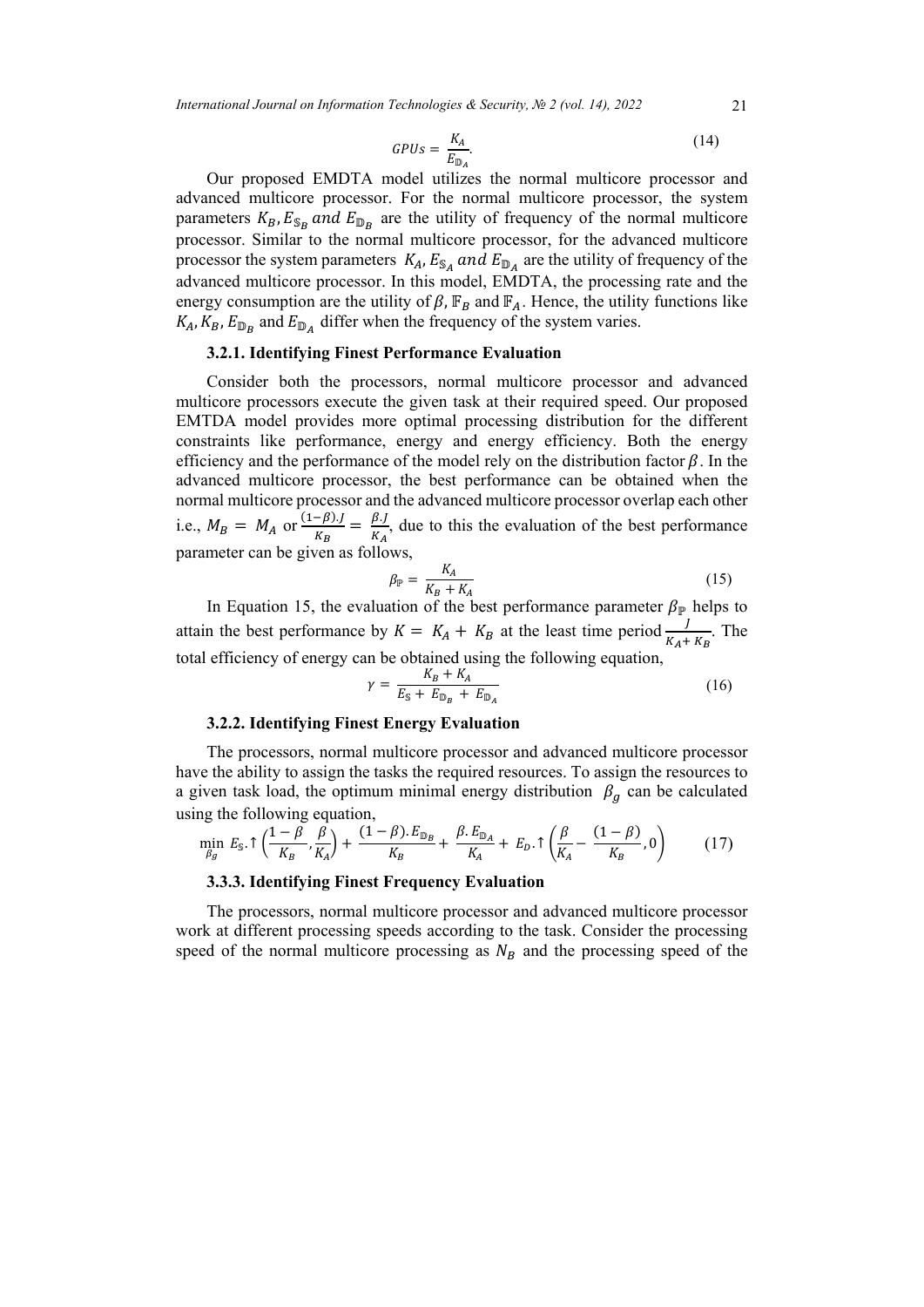advanced multicore processing as  $N_A$ . The overall speed of both the normal multicore processor and the advanced multicore processor can be considered as possible pairs  $\mathbb{F}_A$ ,  $\mathbb{F}_B$ . For each of the pairs there is an optimal parameter for the evaluation of the best performance  $\beta_{\mathbb{P}}$  and an optimal parameter for the evaluation of the energy  $\beta_{q}$ . To boost the energy efficiency and performance of the whole system, the optimal frequency distribution can be ( $\mathbb{F}_A^*, \mathbb{F}_B^*, \beta^*$ ), which can be attained using the following stages,

1. For each of the possible pair ( $\mathbb{F}_A$ ,  $\mathbb{F}_B$ ), our proposed method EMTDA helps to search  $K_{\uparrow}(\mathbb{F}_A, \mathbb{F}_B)$  and the corresponding  $(\mathbb{F}_A, \mathbb{F}_B, \beta_{\mathbb{P}})$ .

2. The maximal value from the  $K_{\uparrow}(\mathbb{F}_A, \mathbb{F}_B)$  and state the respective  $(\mathbb{F}_A^*, \mathbb{F}_B^*, \beta_{\mathbb{P}}^*)$ can be found using our EMDTA model.

3. For each of the possible pair ( $\mathbb{F}_A$ ,  $\mathbb{F}_B$ ), our proposed method EMTDA helps to search  $\gamma_{\uparrow}(\mathbb{F}_A, \mathbb{F}_B)$  and the corresponding  $(\mathbb{F}_A, \mathbb{F}_B, \beta_g)$ .

4. The maximal value from the  $\gamma_1(\mathbb{F}_A, \mathbb{F}_B)$  and state the respective  $(\mathbb{F}_A^*, \mathbb{F}_B^*, \beta_g^*)$ can be found using our EMDTA model.

#### **4. RESULTS AND DISCUSSION**

In this section the results have been discussed using Montage workflow in our Energy Minimization and Task Deadline Aware Workload Scheduling (EMTDA-WS) model. In our proposed model we have considered various jobs like Montage 25, 50, 100 and 1000 to evaluate the execution time of our EMTDA-WS with the existing Dynamic Voltage and Frequency Scaling (DVFS) [1], Fault-Tolerant Cost-Efficient Workflow Scheduling Algorithm (FCWS) [9], Particle Swarm Optimization (PSO) [12] model.

#### **4.1. Montage Workflow**

The workflow of the Montage has been given in the Figure 1. In this Montage workflow, each network node defines a level of action in the workflow. Each level has a specific task. The initial level of the montage workflow validates only single action. The other levels have different action which are validated in each of the network node. Every network node in the workflow uses the same executable code in which the input is divided and each node considers an input and the tasks are executed.

#### **4.2. Execution Time**

In this section, the execution time taken for executing the different Montage workflows keeping the virtual machines constant i.e., Virtual Machines=30 has been evaluated. The Figure 2 shows the execution-time of our model compared with the DVFS model [1]. The Figure 2 shows that our model has reduced the execution time when compared with the existing DVFS model. Moreover, for the Montage 25, Montage 50 and Montage 100 our EMTDA has showed better improvement by reducing the execution time. For the Montage 1000, our EMTDA has reduced by 90%. This shows our model is efficient in reducing the execution-time.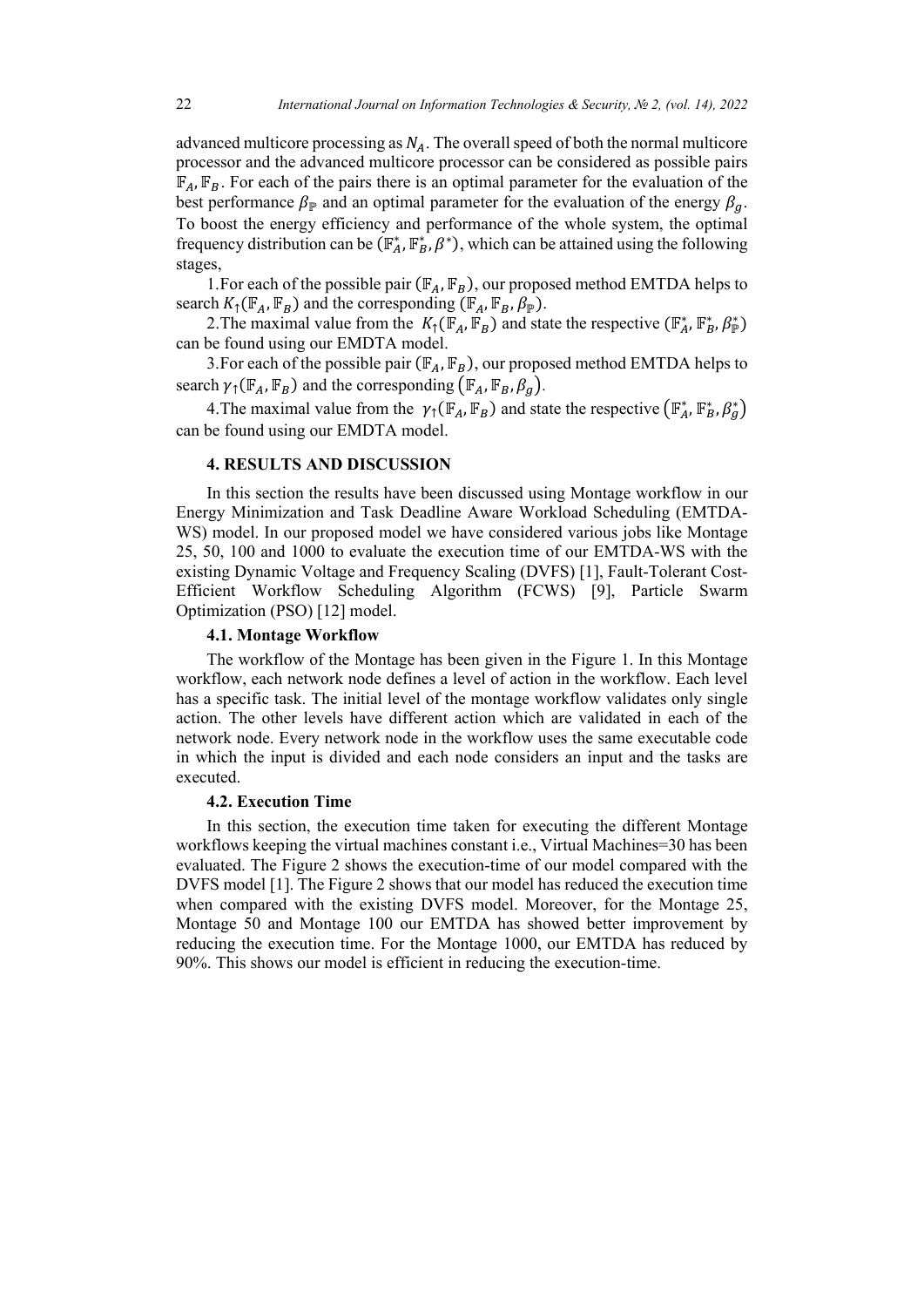

#### **4.3. Power Sum**

In this section, the Power Sum taken for executing the different Montage workflow keeping the virtual machines constant i.e., Virtual Machine=30 has been evaluated. The Figure 3 shows that our model has reduced the Power Sum when compared with the existing DVFS [1] model. Moreover, for the Montage 25, Montage 50 and Montage 100 our EMTDA has showed better improvement by reducing the power sum.



*Figure 1: Montage Workflow Figure 2: Execution-time comparison of our EMTDA model with DVFS*



*Figure 3: Power Sum comparison of our EMTDA model with DVFS*

For the Montage 1000, our EMTDA has reduced by 92%. This shows our model is efficient in reducing the power-sum.

### **4.4. Power Consumption**

In this section, the Power Consumption used for executing the different Montage workflow keeping the virtual machines constant i.e., Virtual Machine=30 has been evaluated. The Figure 4 shows that our model has reduced the Power Consumption when compared with the existing DVFS [1] model. Moreover, for the Montage 25, Montage 50 and Montage 100 our EMTDA model consumes very less power when compared with the existing model. For the Montage 1000, our EMTDA has reduced by 95%.



*comparison of our EMTDA model with DVFS*

This shows our model is efficient in reducing the power consumption.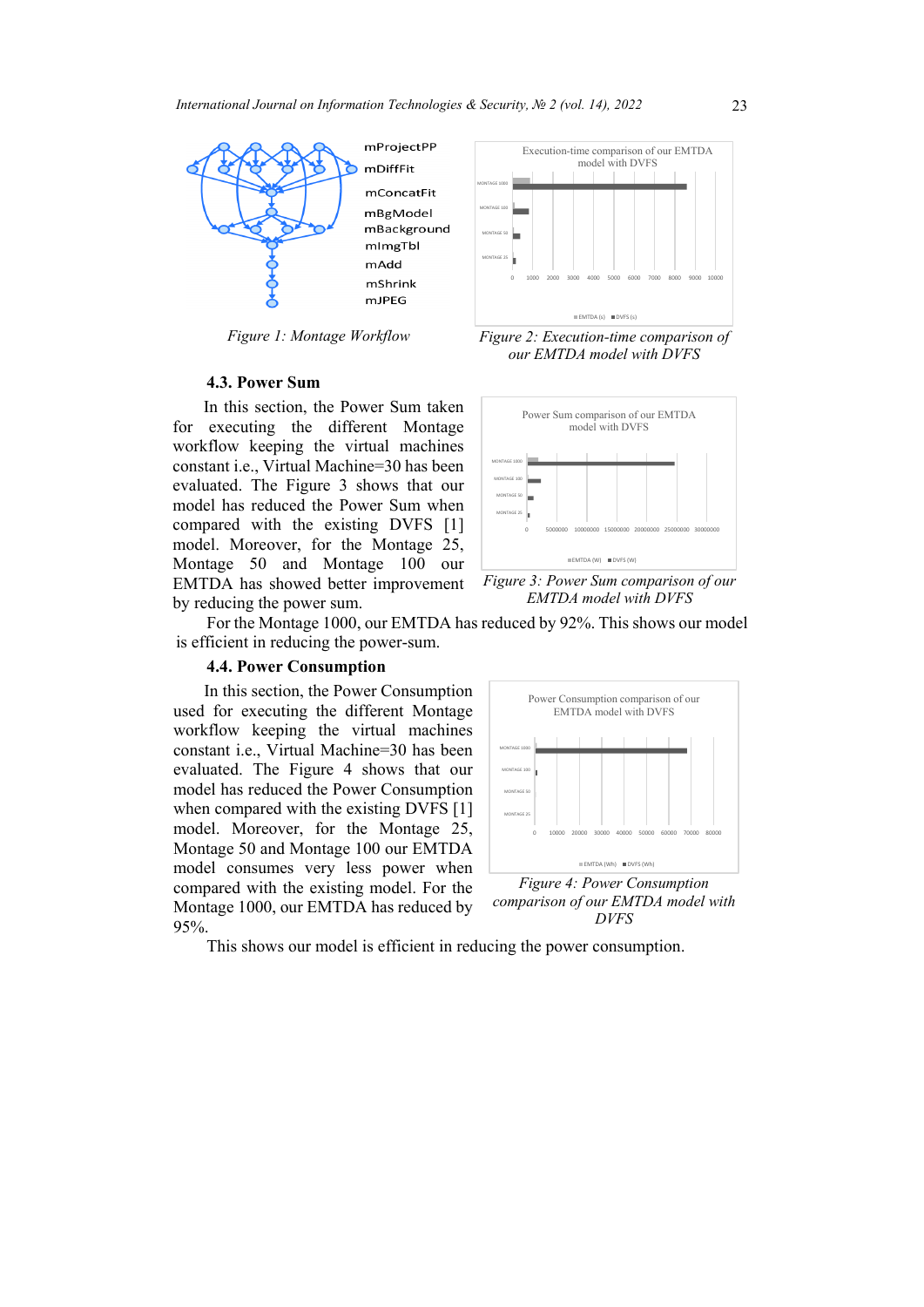#### **4.5. Average Power Consumption**

In this section, the Average Power Consumption utilized for executing the different Montage workflow keeping the virtual machines constant i.e., Virtual Machine=30 has been evaluated. The Figure 5 shows that our model has reduced the Average Power Consumption when compared with the existing DVFS [1] model. Moreover, for the Montage 25, Montage 50 and Montage 100 our EMTDA model consumes average less power when compared with the existing model. For the Montage 1000, our EMTDA has reduced by 10%. This shows our model is efficient in reducing the average power consumption.

#### **4.6. Comparison of execution time with other models**

In this section, we have compared the time required for the overall execution with the other existing models. In Figure 6, the Average Execution Time to run the different Montage workflow keeping the Virtual Machines as 30 for the DVFS [1] model and the PSO [12] model have been compared with our proposed EMTDA model. The results show that our EMTDA model takes less time to execute the workflow in all the Montage workflows.



*Figure 5: Average Power comparison of our EMTDA model with DVFS*



*comparison of our EMTDA model with state-of-art-techniques*

#### **4. CONCLUSION**

In this paper, we have discussed our model Energy Minimization and Task Deadline Aware Workload Scheduling (EMTDA-WS). We have utilized the normal multicore processor and the advanced multicore processor to reduce the energy consumption and meeting the task deadline requirement. Our model distributes the task to the normal multicore processor and advanced multicore processor to minimize the offloading of the tasks and also to provide better resources for the tasks. In this paper, a model has been presented to minimize the offloading of the tasks and also to reduce the consumption of energy which is the biggest issue in the existing models. Moreover, another model to increase the energy efficiency and to provide better performance for our model has been presented. The advanced multicore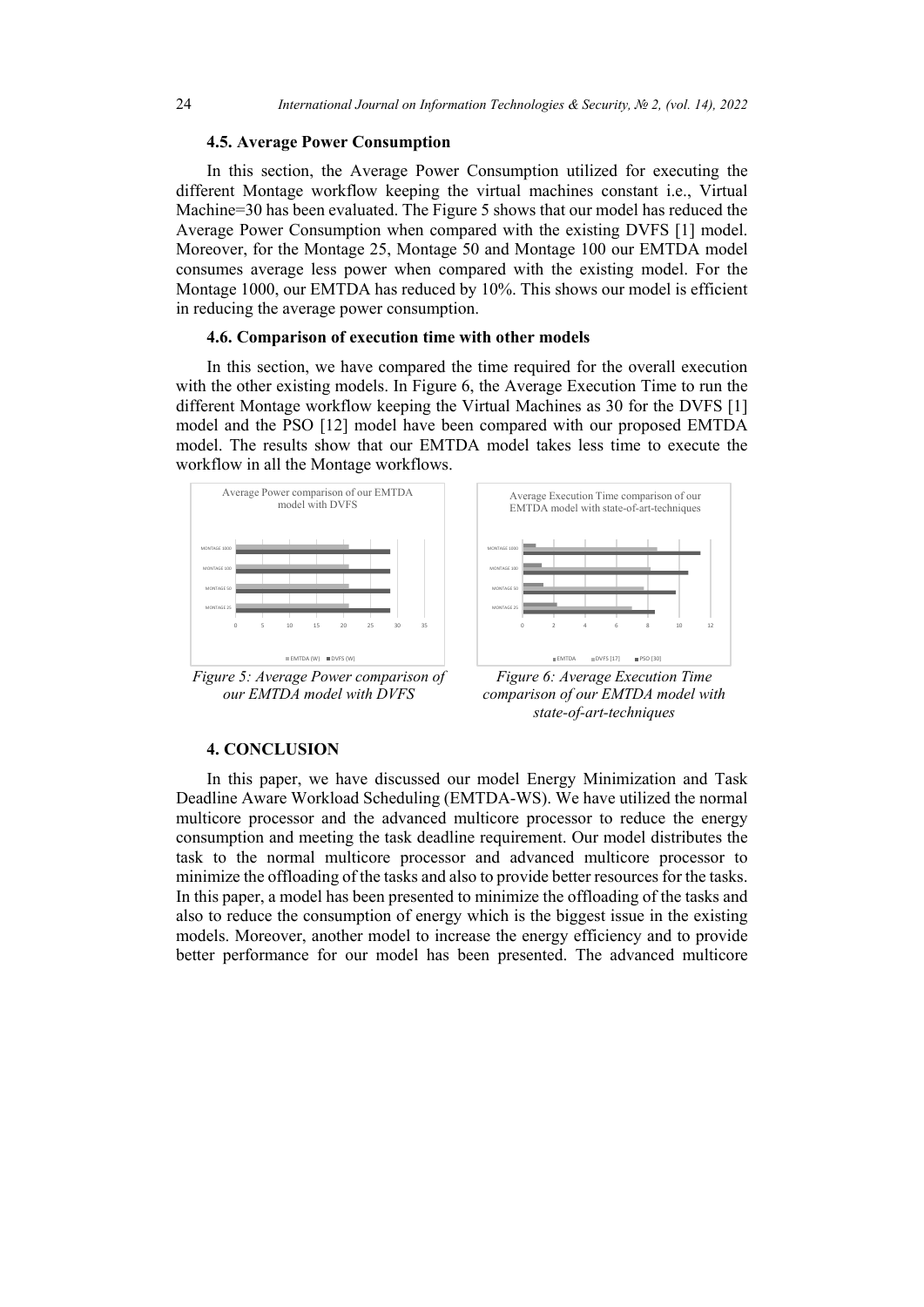processor provides better and faster results for our EMTDA-WS model and the normal multicore processor minimizes the high energy consumption. The experiments have been conducted on the Montage workflow and compared with the existing Dynamic Voltage and Frequency scaling (DVFS) model and other existing models. The attained results show that our model provides better results when compared with the existing models. Moreover, our model provides better performance in terms of execution time, power sum, energy consumption and average power consumption. For the future work, the model can be improved to reduce the overall cost for the execution of the workflow.

# **REFERENCES**

[1] B. Hu, Z. Cao and M. Zhou. Energy-Minimized Scheduling of Real-Time Parallel Workflows on Heterogeneous Distributed Computing Systems. *IEEE Transactions on Services Computing*, 2021. doi: 10.1109/TSC.2021.3054754.

[2] T. Pham and T. Fahringer. Evolutionary Multi-objective Workflow Scheduling for Volatile Resources in the Cloud. *IEEE Transactions on Cloud Computing*, 2020 doi: 10.1109/TCC.2020.2993250.

[3] A. Song, W. -N. Chen, X. Luo, Z. -H. Zhan and J. Zhang, "Scheduling Workflows With Composite Tasks: A Nested Particle Swarm Optimization Approach, *IEEE Transactions on Services Computing*, vol. 15, no. 2, 2022, pp. 1074-1088, doi: 10.1109/TSC.2020.2975774.

[4] Tong, Zhao & Deng, Xiaomei & Chen, Hongjian & Mei, Jing & Liu, Hong. QL-HEFT: a novel machine learning scheduling scheme base on cloud computing environment. *Neural Computing and Applications*. Vol 32, 2020, pp. 1-18. doi:10.1007/s00521-019-04118-8.

[5] Q. Wu, M. Zhou and J. Wen, "Endpoint Communication Contention-Aware Cloud Workflow Scheduling, *IEEE Transactions on Automation Science and Engineering*, vol. 19, no. 2, 2022, pp. 1137-1150, doi: 10.1109/TASE.2020.3046673.

[6] Zhou, Junlong & Wang, Tian & Cong, Peijin & Lu, Pingping & Wei, Tongquan & Chen, Mingsong. Cost and Makespan-Aware Workflow Scheduling in Hybrid Clouds. *Journal of Systems Architecture*. 2019. pp. 100. doi:10.1016/j.sysarc.2019.08.004.

[7] G. Wang, Y. Wang, M. S. Obaidat, C. Lin and H. Guo, "Dynamic Multiworkflow Deadline and Budget Constrained Scheduling in Heterogeneous Distributed Systems, *IEEE Systems Journal*, vol. 15, no. 4, 2021, pp. 4939-4949, doi: 10.1109/JSYST.2021.3087527.

[8] M. Barika, S. Garg, A. Chan and R. N. Calheiros, "Scheduling Algorithms for Efficient Execution of Stream Workflow Applications in Multicloud Environments, *IEEE Transactions on Services Computing*, vol. 15, no. 2, 2022, pp. 860-875, doi: 10.1109/TSC.2019.2963382.

[9] X. Tang. Reliability-Aware Cost-Efficient Scientific Workflows Scheduling Strategy on Multi-Cloud Systems. *IEEE Transactions on Cloud Computing*, 2021. doi: 10.1109/TCC.2021.3057422.

[10] Singh V, Gupta I, Jana PK. An energy efficient algorithm for workflow scheduling in iaas cloud. *Journal of Grid Computing*. 2019, pp.1–20. https://doi.org/ 10.1007/s10723-019- 09490-2